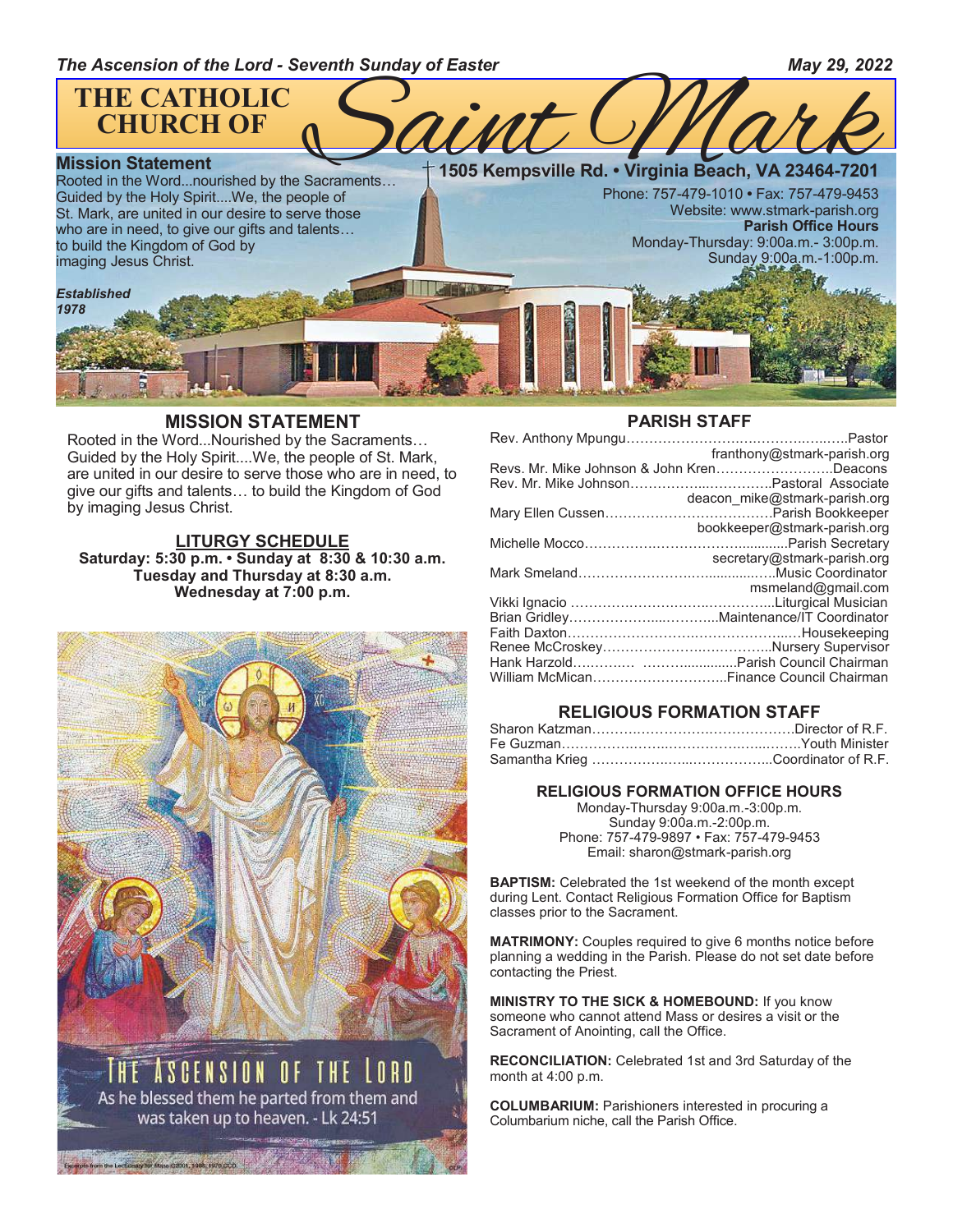## **FATHER ANTHONY'S REFLECTION DAILY READINGS AND MASS**

"He ascended into heaven and is seated at the right hand of the Father" This is what we profess every time we recite the Creed!

Today we celebrate the Solemnity of the Ascension of our Lord. It is over forty days since we celebrated Easter and this was the last act of Jesus, before his disciples, after he had risen from the dead. The glorious ascension of Jesus would signify the completion of his time here on earth. Ascension is the feast of our faith, the faith that we profess every Sunday. Having been with them for a while, he often reminded them that he would go away from them. The question from his disciples was where he was going and why? We must know that Jesus had to go to where he came from so that we also may one day join him. Our Lord, Jesus Christ had a mission of redeeming humanity from sin and death, not according to his will, but to the will of His Father. He accomplished this mission perfectly and now he is being exalted on high with God the Father. So, his going from us is with hope of the fulfillment of the promise that he will send the advocate who will continue his mission among us. This means that our duty is to focus to where he has gone and wait for the Holy Spirit. It is the joy of every parent to see their children come home! We, as Christians, must know that our homeland is in heaven and every day we work and walk towards that homeland. In the meantime, we must be loyal to our Lord if we want to gain from His glory. He is also entrusting us with a task to lead others into the same glory. Let's do it!



The month of May, dedicated to *Mary*, is a fitting time to begin to recite the *rosary* daily. ~ Pope Francis

## **AFRICAN MASS - UNITY IN SOLIDARITY**

**Holy Rosary Catholic Church** 3300 R Street Richmond, VA 23223

> **Saturday, June 4, 2022**  $11:00$  am



## **NEVER FORGET**



## **Memorial Day**

Formally Decoration Day, it is a holiday, in the United States, that honors those who have died in the nation's wars.

# **OFFERINGS/INTENTIONS**

#### **Catholic**

**Daily Bible Reading** 

| <b>MONDAY</b><br>5/30  | <b>EASTER WEEKDAY</b><br>Acts 19:1-8; Jn 16-29-33                                                                |
|------------------------|------------------------------------------------------------------------------------------------------------------|
| <b>TUESDAY</b><br>5/31 | THE VISITATION OF THE B.V.M.<br>Zep 3:14-18a; Lk 1:39-56                                                         |
| 6/1                    | <b>WEDNESDAY SAINT JUSTIN, MARTYR</b><br>Acts 20:28-38; Jn 17:11b-19                                             |
| <b>THURSDAY</b><br>6/2 | <b>SAINTS MARCELLINUS AND PETER,</b><br><b>MARTYRS</b><br>Acts 22:30, 23:6-11; Jn 17:20-26<br>† Benjamin Berbano |
| <b>FRIDAY</b><br>6/3   | <b>SAINT CHARLES LWANGA AND</b><br><b>COMPANIONS, MARTYRS</b><br>Acts 25:13b-21; Jn 21:15-19                     |
| <b>SATURDAY</b><br>6/4 | <b>EASTER WEEKDAY</b><br>Acts 28:16-20, 30-31; Jn 21:20-25<br>† Roman Kotlarz                                    |
| <b>SUNDAY</b><br>6/5   | <b>PENTECOST SUNDAY</b><br>Acts 2:1-11; Jn 20:19-23<br>† Rosario Ocampo Cobunias<br>† Luis L. Marano             |

† Offerings for the Deceased



Paul Caddies, Molly Kibble, Abelino Santiguel, Janet Wright, Brittany Cochran Yokley, Pat Byrne, Dawn Boroden, Patricia MacCartney, McBride Family, LaDonya Bradley, Trish Simpson, David McElheney, Evelyn Harzold, Antonio & Gloria Fernando, Billie Dudley, Rose Sunderland, Rose Fisher, Kenneth Delorenzo, Perry Francisco

## **WORD OF THE WEEK**

Those who are present, bear testimony, and furnish evidence or proof.

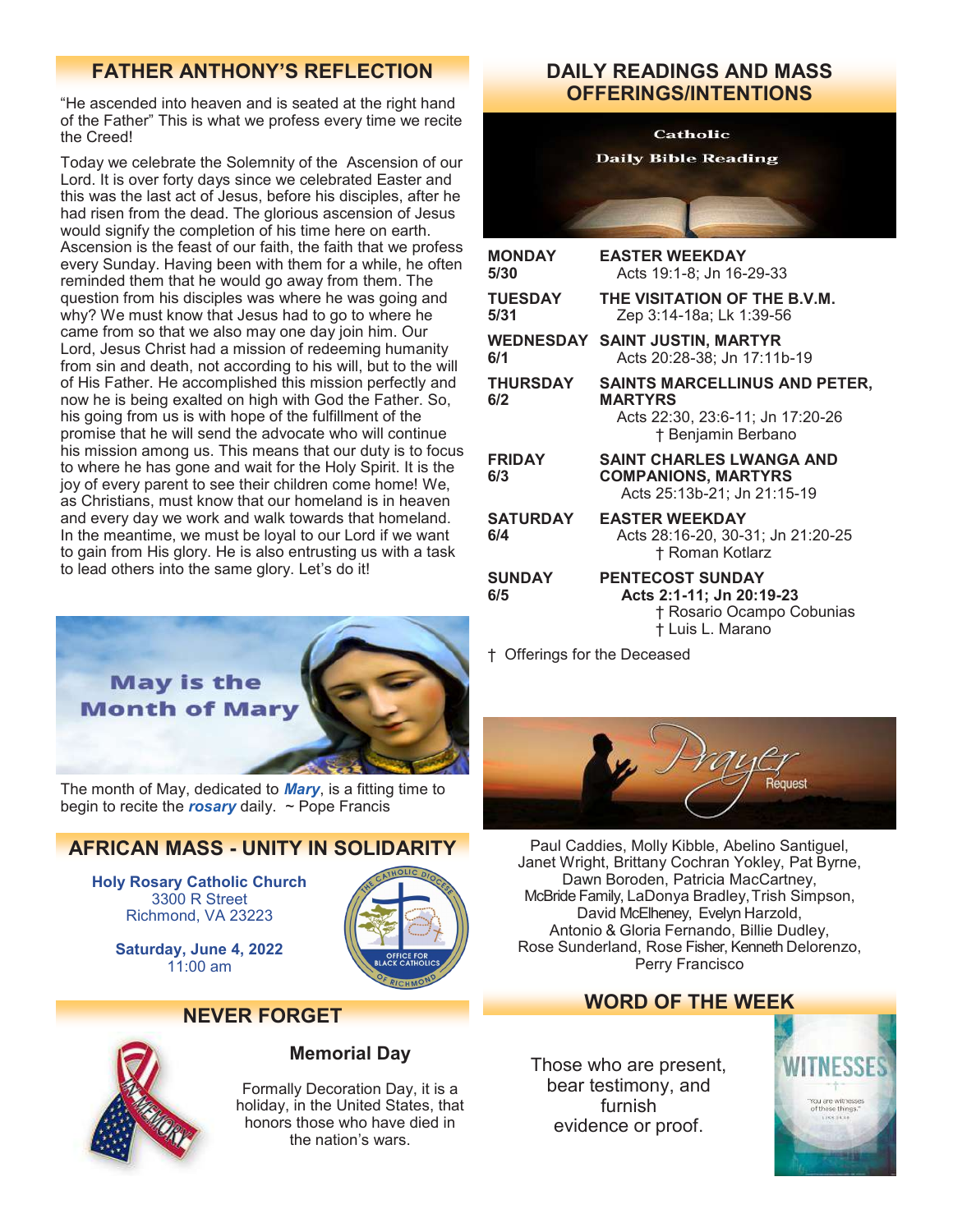Visit the Justice & Peace page on our St. Mark web site for more information on our ministries and current focus, please visit our website at www.stmark-[parish.org/ministries/justice](file:///C:/Users/Nanna/Desktop/www.stmark-parish.org/ministries/justice-and-peace)-and-peace or email us at [justiceandpeace@stmark](mailto:justiceandpeace@stmark-parish.org)-parish.org.

## **Foods of the Month**

**May:** 9-15oz. boxed Instant Mashed Potatoes Individual meals: tuna snack kits, pop-top soup/pasta

**June:** \$10 Gift Cards or any item (s) from our Food Pantry List Individual Fruit Cups or snack crackers **May 30th - June 5th** 



#### **Hope4Life Baby Bottle Drive**

We are collecting monetary donations for the "Hope4Life" mobile pregnancy Center in large baby bottles located in the Commons next to the Food Pantry bin and in the Great Hall. Your dona-

tion assists women and families with free ultrasounds, counseling services, educational programs, maternity/ baby/child items and



#### **Spiritual Adoption**

**THANK YOU** to all who attended our Spiritual Adoption "Birth Day" party last weekend. A special thank you to all who Spiritually Adopted a baby; over 240 babies have been prayed for

and loved these past nine months. We encourage you to continue to pray for our Spiritually adopted babies and their families. Please stop by Great Hall and fill out your Spiritually adopted baby's birth certificate.



**Myth:** Labor trafficking is only or primarily a problem in developing countries.

**Reality**: Labor trafficking occurs in the United States and in other developed

countries but is reported at lower rates than sex trafficking.

**Myth:** Human trafficking only happens in illegal or underground industries.

**Reality**: Human trafficking cases have been reported and prosecuted in industries including restaurants, cleaning services, construction, nail salons, factories and more.



#### **Plastic Yarn (PLARN)**

Our PLARN ministry group have completed and delivered 27 blessed mats and 8 tote bags to our homeless brothers and sisters at PIN Ministry. In addition, the bench donated to PIN

has arrived looks

wonderful. Thank you to all who donated plastic and our PLARN group for all their hard work!



#### **JUSTICE AND PEACE Hope 4 Life Eighth Annual Banquet**<br>**Hope 4 Life** St Mark is proud to be a sponsor of the St. Mark is proud to be a sponsor of this event on June 4, 2022, at Basilica of St. Mary of the Immaculate Conception, Norfolk, Mass - 5:00 p.m. Reception - 6:15 p.m. Banquet - 6:45 p.m. Rever-

end Dean Nelson will be the keynote speaker. RSVP early to Louantha Kerr @

[louantha@gmail.com.](mailto:louantha@gmail.com) The banquet will be live streamed for those unable to attend. Tune in to our website at [hope4lifeva.com t](http://hope4lifeva.com/)o view this event. We extend a heartfelt thank you for your support and prayers.

## **THIS WEEK AT SAINT MARK**



**Parish Office Hours** Mon-Thurs 9am - 3pm

Sunday 9am - 1pm

**OFFICE CLOSED FOR HOLIDAY**

**MONDAY**

**TUESDAY**

830am **NO COMMUNION SERVICE**

#### **WEDNESDAY**

| 10am-1pm | Food Pantry in the Great Hall         |
|----------|---------------------------------------|
| 630pm    | Rosary in the Daily Chapel            |
| 7pm      | <b>COMMUNION SERVICE</b> in the Daily |
|          | Chapel                                |

#### **THURSDAY**

| 830am       | <b>WEEKDAY MASS</b> in the Daily chapel          |
|-------------|--------------------------------------------------|
| 930am-630pm | Adoration in the Daily Chapel                    |
| 9-11am      | PLARN in the Great Hall                          |
| 9am-12pm    | <b>Tidewater Director of Religious Formation</b> |
|             | Meeting in the Conference Room                   |
| 630pm       | Rosary in Daily Chapel                           |
| 7pm         | <b>Benediction in Daily Chapel</b>               |
| 715pm       | Lector Training in the Conference Room           |
|             | and Sanctuary                                    |
|             |                                                  |

#### **FRIDAY**

No Events Today

#### **SATURDAY**

| 4pm   | Reconciliation in the Daily Chapel        |
|-------|-------------------------------------------|
| 5pm   | Rosary in the Sanctuary                   |
| 530pm | <b>WEEKEND MASS</b> in the Sanctuary with |
|       | Baptism                                   |

#### **SUNDAY**

| 8am               | Rosary in the Sanctuary              |
|-------------------|--------------------------------------|
| 830am             | <b>WEEKEND MASS</b> in the Sanctuary |
| 10am              | Rosary in the Sanctuary              |
| 1030am            | <b>WEEKEND MASS</b> in the Sanctuary |
|                   | with Facebook Live Stream and        |
|                   | <b>Baptisms</b>                      |
| 6pm               | Baccalaureate Mass in the Sanctuary  |
| 730 <sub>pm</sub> | Reception in the Great Hall          |
|                   |                                      |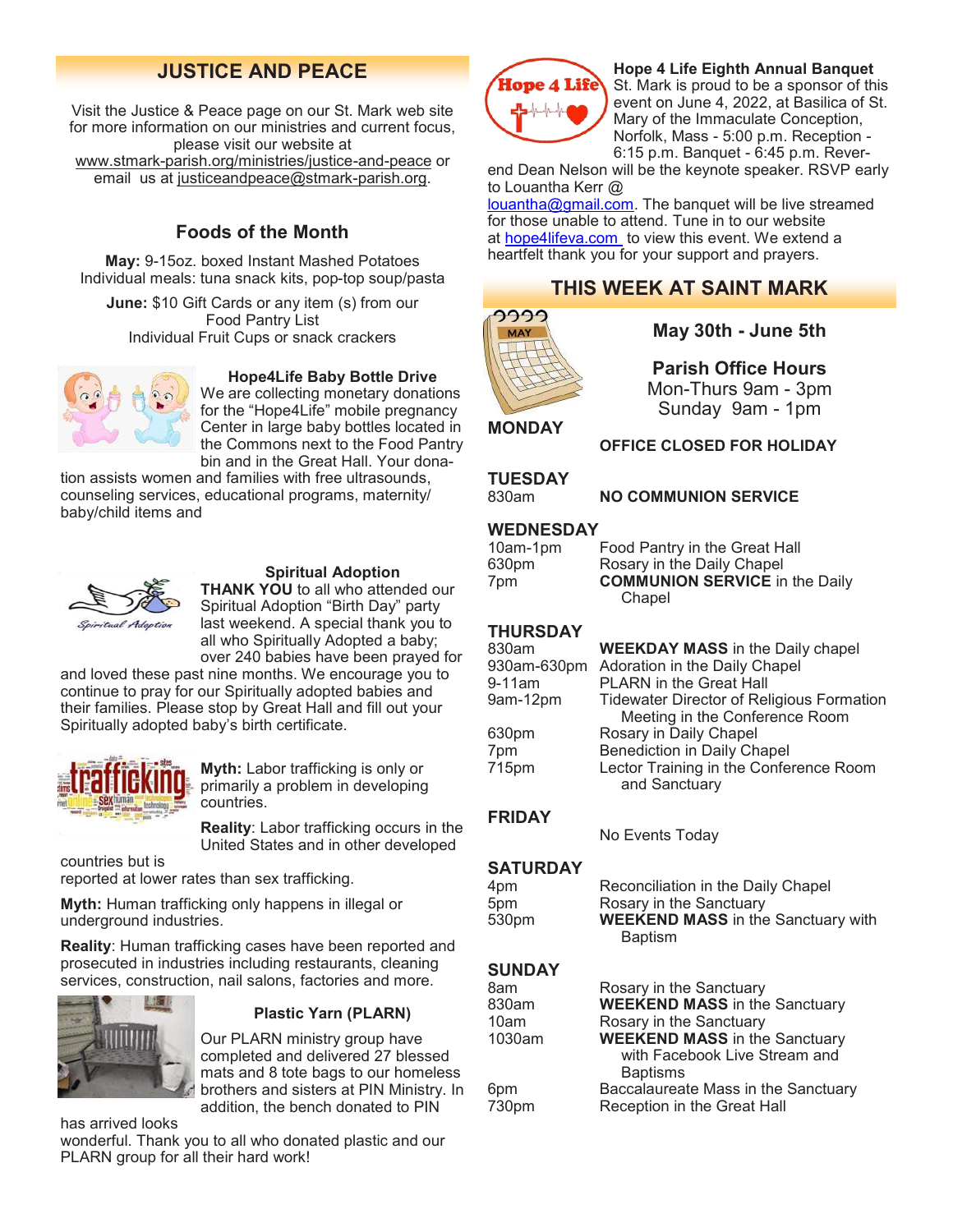## **LITURGY MINISTRY**

#### **The Mission of the Baptized**

This weekend we celebrate the Solemnity of the Ascension, as Jesus ascended into heaven he sent the disciples on mission around the known world. We too, are called on mission with our Baptism, plea read Maureen Kelly's article for insight.

 "A friend of mine often uses the phrase "I am on a mission." When she says those words, I know with certainty that whatever the mission is, it is something urgent. She will be singularly focused and nothing, no matter how seductive, will distract her from accomplishing her task. She is on fire! My friend would probably never think of herself as a poster child, but she could serve as one for the concept of mission.

 The word "mission" comes from the Latin word mittere, which means to send. In its most general sense, a mission is an assigned duty or task. A mission can be a simple task like being sent to clean the yard, or it can be something quite serious such as being sent to relieve hunger in a poverty-stricken area.

 When we use the term mission in reference to the Church and the baptized, we are talking about something serious, because we are talking about being sent to accomplish God's mission. The Church is missionary by its very nature because it exists to continue the work of the risen Lord through the power of the Holy Spirit. The Church continues the response to Jesus' words: "Go therefore and make disciples of all nations, baptizing them in the name of the Father, and of the Son, and of the holy Spirit, teaching them to observe all that I have commanded you. And behold, I am with you always, until the end of the age" (Matthew 28:19–20).

 The Church accomplishes its mission through the ministry of the baptized. Through the sacraments of initiation (Baptism, Confirmation, and Eucharist), each of us is empowered for mission. We are sent forth from the baptismal waters to "walk always as a child of the light" and to keep the flame of faith alive in our hearts. In Baptism we put on Christ, in Confirmation we are strengthened with the fullness of the Gifts of the Holy Spirit, and each week as we celebrate the Eucharist we are nourished with the body and blood of Jesus and sent forth to love and serve the Lord in others.

 While some of the baptized are sent to mission lands or hear an awe-inspiring call to service, each of us is called to witness to the person and message of Jesus in the daily tasks of our lives. All of us are sent to act as my friend does: to have a sense of urgency, to be singularly focused and live in the fire of Pentecost. This is the kind of witness that will accomplish the mission and it is everyone's responsibility.

#### **Questions for Reflection:**

 • In what ways do you see yourself carrying out the mission of your Baptism?

 • In what circumstances do you find it easy to share your faith with others?

 • What does the phrase "walking as a child of light" mean to you?

#### **Actions to Take:**

 • Set aside some time each day in the nine days before Pentecost to pray for the Holy Spirit's guidance and enlightenment about your own mission.

 • Volunteer to become part of a parish or local neighborhood activity where you can use your talents to serve others.

Reproduced with permission - written by Maureen Kelly, © 2006 Archdiocese of Chicago: Liturgy Training Publications, 1800 North Hermitage<br>Avenue, Chicago, IL 60622-1161; 1-800-933-1800; <u>www.ltp.org</u>.



#### **Lectors Needed**

Ever thought about proclaiming the Scripture readings at Mass? You are invited to explore the lector ministry at our information and training session on LECTOR S Thursday, June 2, 2022. Current lectors

are welcome to attend. We will begin around 7:15 pm in the daily chapel, fol-

lowing the Rosary at 6:30 pm and Benediction at 7 pm. Questions? Contact Mike Kassel at

## **SUMMERTIME SUGGESTED ACTIVITIES**

Do you ever set out to do something great with your day, or maybe even just your free hour or two, and suddenly find you've spend over half that time staring at stranger's Facebook profile or watch cat videos? Our phones have that strange power to draw us in and take us on rabbit trails. Many of us have visions of summer as a time to be outside, relaxing with family or going on adventures. And then the summer seems to slip by without any of those dreams being realized. It's not too late to jump into your summer bucket list! Here are 16 ideas that are far better than staring at your phone.

- 1. Go on a road trip.
- 2. Spend a day at the pool.
- 3. Create a peaceful spot in your own backyard.
- 4. Plant flowers.
- 5. Visit a farmer's market.
- 6. Read a book or two per month.
- 7. Unplug every Saturday.
- 8. Grow your own food.
- 9. Go tent camping in the backyard.
- 10. Host a neighborhood party.
- 11. Make s'mores.
- 12. Gaze at the stars.
- 13. Try a new recipe.
- 14. Set up a movie theater in your backyard.
- 15. Go to a concert in the park.
- 16. Go berry picking.

## **RCIA - WELCOME TO THE CATHOLIC CHURCH**

#### **WHAT IS RCIA?**

Rite of Christian Initiation of Adults (RCIA) is the process in which adults become full, participating members of the



Catholic Church. Participants, known as catechumens go through a process of studying the Gospel, nurturing their relationship with God, becoming familiar with the Catholic teachings and practices, professing their faith in Jesus and the Church, and receiving the sacraments of initiation: [Baptism,](https://www.catholicfaithstore.com/daily-bread/early-teachings-infant-baptism/) [Communion,](https://www.catholicfaithstore.com/daily-bread/eight-gift-ideas-for-first-communion/) and [Confirmation.](https://www.catholicfaithstore.com/daily-bread/7-best-gifts-one-receives-confirmation/)

For more information on how to start your journey, contact Dcn. Mike Johnson @ 757-479-1010 or Deacon\_Mike@stmark-parish.org.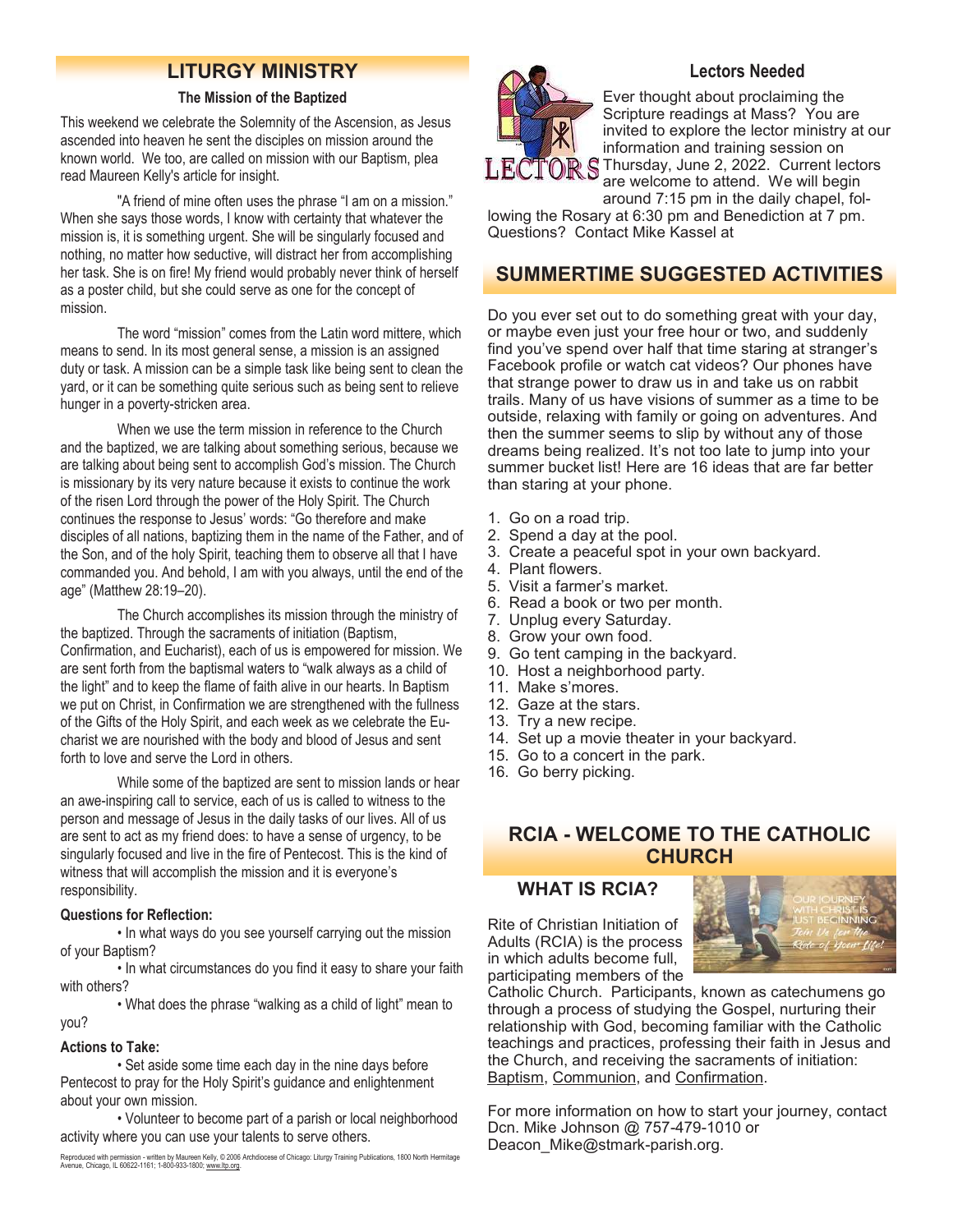## **FROM THE FINANCE OFFICE**

| $\mathbf{c}^*$<br>無義典理                             |                                  | <b>Collections for the week</b><br>of 5/22/2022: \$18,953 |                         |
|----------------------------------------------------|----------------------------------|-----------------------------------------------------------|-------------------------|
| <b>Fiscal Year</b><br>July-June                    | <b>Needed</b><br>Year to<br>Date | Offertory<br>Year to<br>Date                              | Excess/<br><b>Short</b> |
| Offertory                                          | \$816,500                        | \$876,538                                                 | \$60,038                |
| Envelopes: 175<br>Online: 151<br>Family Count: 890 |                                  |                                                           |                         |

## **Online Donations**

If you currently do not give online, but would like to, please sign up at:

[https://giving.parishsoft.com/app/giving/stmarkvb.](https://giving.parishsoft.com/app/giving/stmarkvb)

## **MEN'S RETREAT**

"Lead to Serve, Lead to **Serve** Serve to Lead" **Catholic Men's Retreat (Free)** Serve to Sat, June 4<sup>th</sup>, 8:45am - 6:30pm Lead **New Creation Community Center** 1600 Elbow Rd., Chesapeake, VA 23320

For more information and to register visit St. Mark's homepage. https://stmark-parish.org



## **PARISH LIFE**

## **Spring Theme - Celebrate and Serve!**

June is typically the most popular month for weddings. Here at St. Mark we have an abundance of long marriages. Let us celebrate those who have honored their vows for so many years. Please sign up at the table under the Parish Life Bulletin Board in the Great Hall. There will be sheets for each decade of years - 10, 20, 30, 40, 50 and beyond! We will post all those wonderful couples during June on our bulletin board.

## **WORLDWIDE MARIAGE ENCOUNTER**

## **Marriage is a Journey!!!!**

A Worldwide Marriage Encounter Experience can help you enrich your marriage and add some pizzazz to your journey. Whether you've been married 1 year or 50, a Marriage Encounter Experience may be just the thing you need to put a breath of fresh air into your relationship. Our next in-person experience is September 23-25, 2022, at the Crowne Plaza in Reston VA

Only 20 spots available so sign up early! To register, go to WWME.org, click "Apply" and search on Virginia. Feel free to contact Mark and Cathy Stangler at 703-378-4150 or [mstang1987@aol.com](mailto:mstang1987@aol.com) with any questions.

## **RELIGIOUS FORMATION**

### **Our Catholic Family**

**Sharing the Gospel, Growing Together** *Luke 24:46-53*

#### **The Ascension of the Lord - Seventh Sunday of Easter**

Today, Jesus returns to his Father in heaven. He gathered his disciples and told them go out into the world to witness to all they had



seen and heard about Jesus and his Father, God.

**What is a witness**? A witness is someone who speaks the truth about things they have seen and heard. A good witness can be believed. We were not with Jesus, but we still learn about him – here at Saint Mark and at home! So, we are witnesses. Are you a good witness for Jesus? What things do you know about him? What would you share about him?

**On the Way Home**: Today we remember Jesus leaving the apostles and returning to his Father in heaven. Have you had a friend who moved away? How did you feel when they left?



#### **Into His Likeness**

#### **Session 4: Transformed by Fire - Prayer & Sacraments**

This session introduces four essential habits that set the early Church on fire for the Lord and explains how to put two of them into practice in daily life.

## **WISDOM SEEKERS**

**Our Annual Potluck Picnic/Luncheon - plus BINGO** is in the Great Hall, on Friday, June 10th, at 12:00 pm. This year we will provide ice cream and all the trimmings - yummy. Come join the fun. This is our last get-together until September. As always, these meetings are open to everyone in the parish. If you have any questions, please call Sandy Barczak at 757-963-8598.

## **WOMEN'S BOOK CLUB**

### **When: July 12, 2022 Where: Library**

Centurion's Daughter is a thoughtful and compelling journey to the tumultuous last gasp of the Roman Empire in the West.

Written and illustrated by master storyteller Justin Swanton, the book sheds light on a little known period of history when an empire fell and a powerful new Catholic kingdom emerged.



IN THE TWINGHT OF EMPIRE<br>WHERE DOES YOUR LOYALTY LIE?